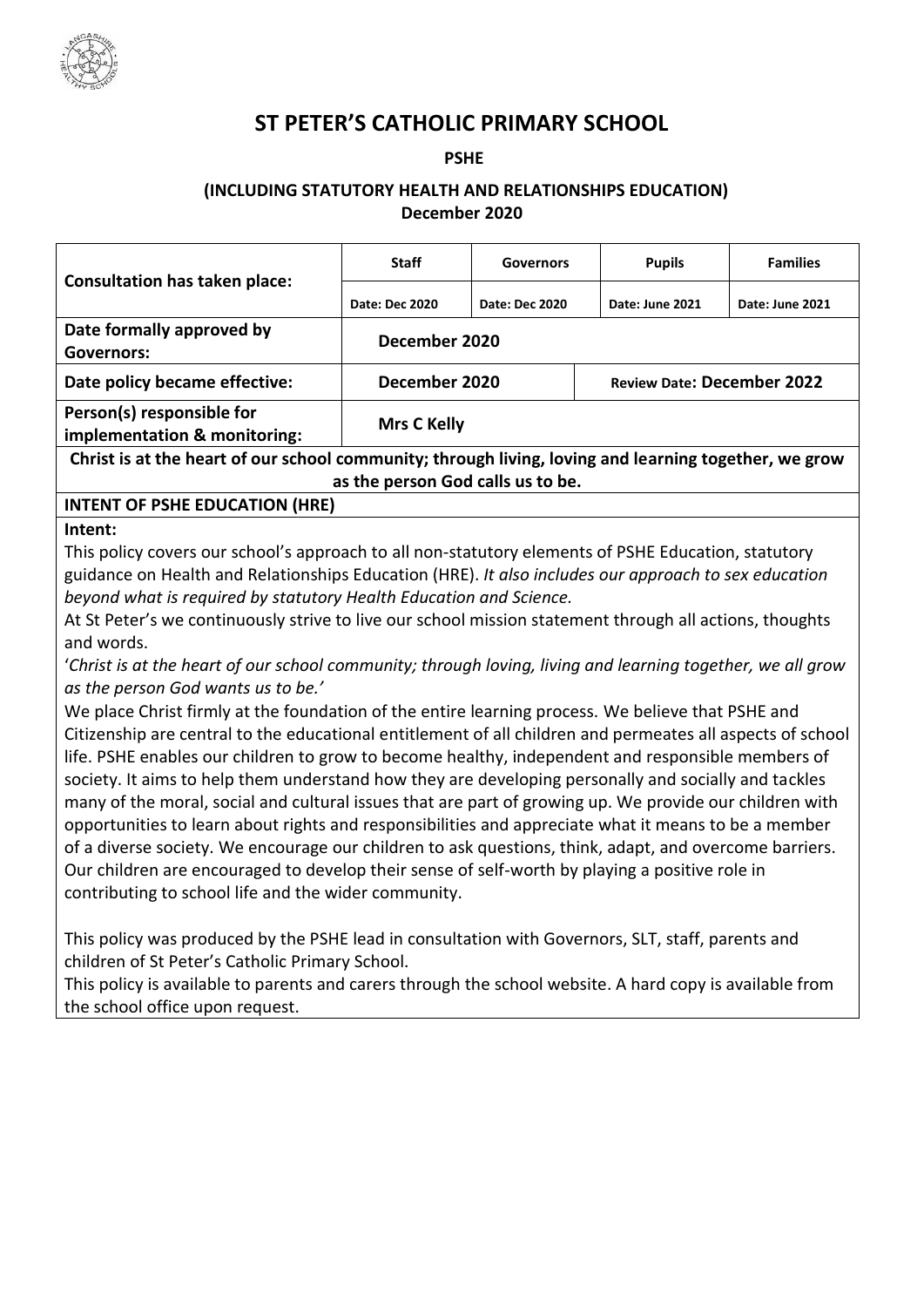

# **Overall school aims and objectives:**

# **Christ is at the heart of our school community; through living, loving and learning together, we grow as the person God calls us to be.**

At St Peter's we continuously strive to live our school mission statement through all actions, thoughts and words. We place Christ firmly at the foundation of the entire learning process. Underpinning this is the recognition that each person is unique and should be valued and respected.

At St Peter's, we teach them how society is organised and governed. We ensure that they experience the process of democracy in school through the school council. We teach them about rights and responsibilities. They learn to appreciate what it means to be positive members of a diverse multicultural society.

# **DfE statutory guidance states that from September 2020, all Primary Schools must deliver Relationships education, Relationships and Sex Education RSE and Health Education:**

These are the broad topics which form the statutory curriculum.

# Relationships Education

- Families and people who care for me
- Caring Friendships
- Respectful relationships
- Online relationships
- Being safe
- Physical health and mental well being
- Mental well being
- Internet safety and harms
- Physical health and fitness
- Healthy eating
- Drugs, alcohol and tobacco
- Health and prevention
- Basic first aid
- Changing adolescent body; the emotional and the physical changes of puberty.

These form the basis of our PSHE curriculum alongside, Living in the wider world and Sex education. (non-statutory)

The school is free to determine, within the statutory curriculum content outlined above in both relationships and health education, what pupils are taught during each year group. The school always considers the age and development of pupils when deciding what will be taught in each year group. The curriculum overview , which can be found on our website, shows content in each year group along with non- statutory elements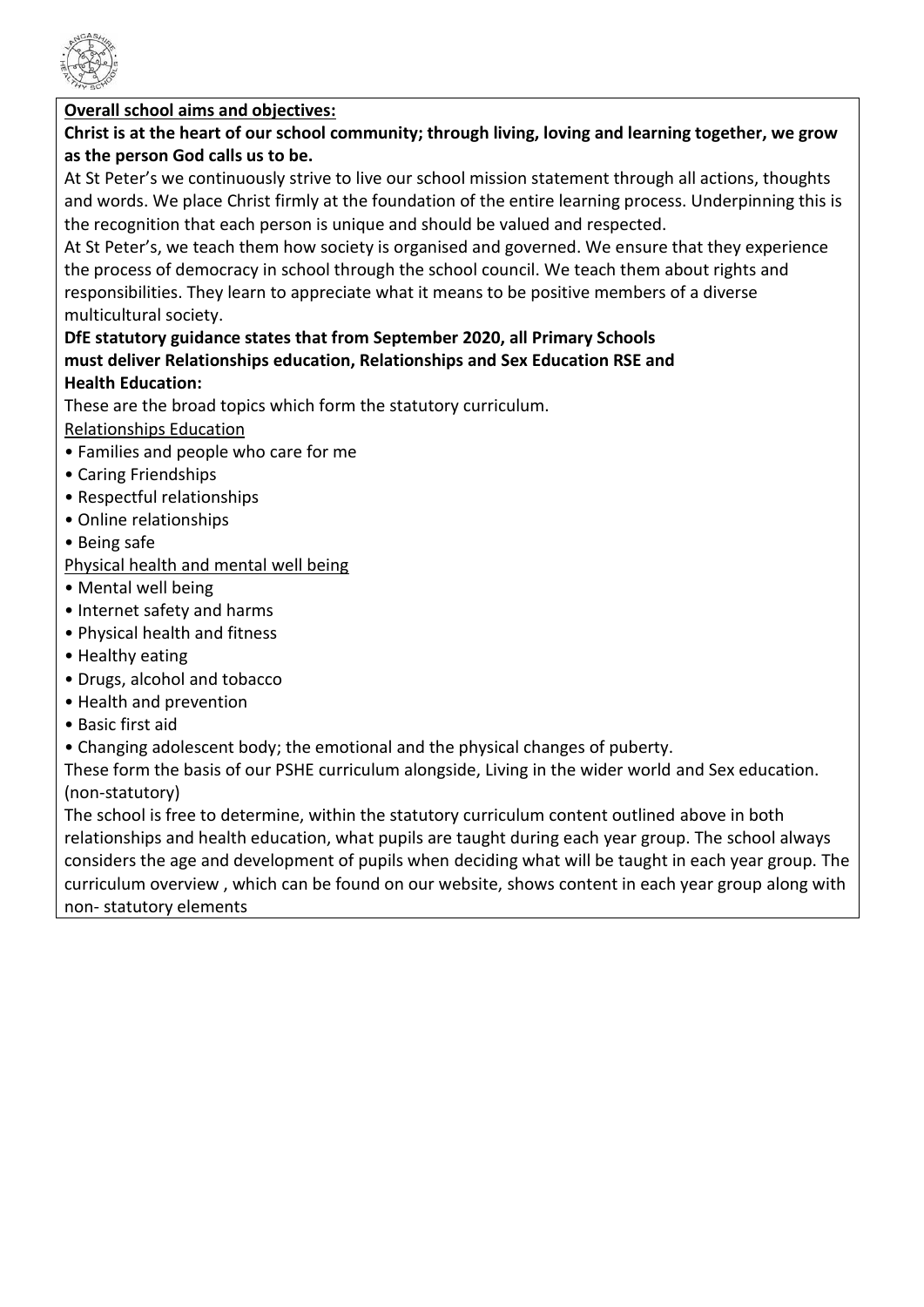

## **Aims and objectives of PSHE Education**

Our curriculum aims to assist children to prepare for adult life by supporting them through their physical, emotional and moral development. This is by helping them to understand themselves, respect others and form and sustain healthy relationships.

This includes providing them with opportunities to reflect on a variety of issues, beliefs and viewpoint. We aim that through the personal, social, health education and citizenship curriculum we will enable our pupils:

- To understand and respect Catholic, Christian and other beliefs and values;
- To develop self-confidence and self-esteem, and make informed choices regarding personal and social issues;
- To know and understand what constitutes a healthy lifestyle;
- To be aware of safety issues;
- To understand what makes for good relationships with others;
- To have respect for others;
- To be independent and responsible members of the school community;
- To be positive and active members of a democratic society;
- To develop good relationships with other members of the school and the wider community
	- To ensure that pupils are prepared for puberty.

A key feature of effective PSHE Education is that pupils learn how to access appropriate support safely in school and outside for themselves and to help others when needed. We pride ourselves on the relationships that staff members build with the children which enables our children to feel confident in approaching a member of staff with any problems or worries.

All members of staff have annual safeguarding training which allows them to support children who may want to talk to them.

St Peter's has a learning mentor to help support the needs of children. We have promoted good mental health within school and this is ongoing throughout the year, although we focus on this particularly during our health week. Our learning mentor provides support for staff and pupils on good mental health. She also has a link with CAMHS to request advice and support and can advise on other agencies.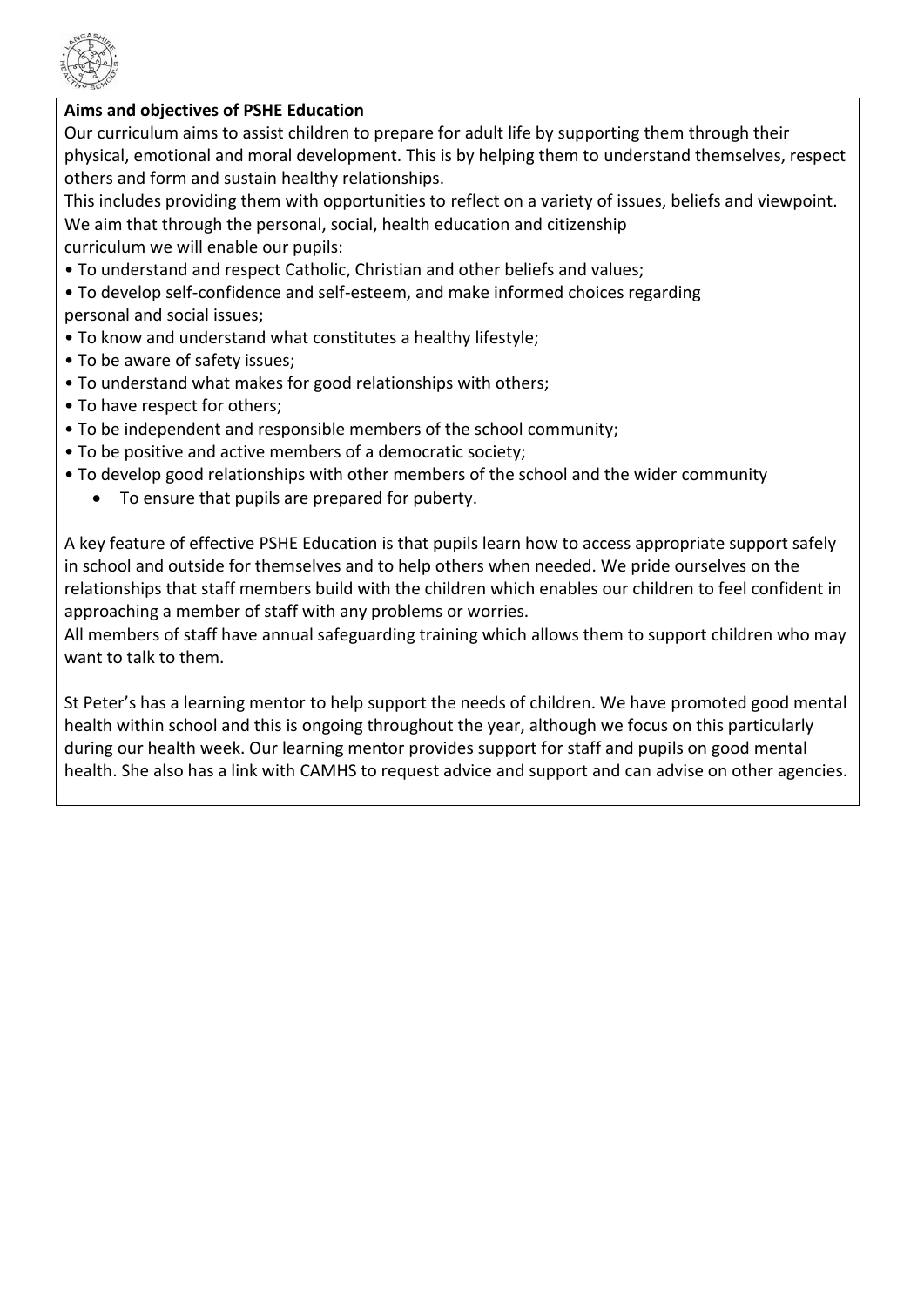

#### **How will we ensure the curriculum is relevant to our pupils?** EY Foundation Stage

Children's learning in PSHE and Citizenship builds on their experiences and learning in the Foundation Stage. The activities and learning opportunities planned by Foundation Stage practitioners to enable children to work towards the early learning goals in Personal, Social and Emotional Development and some aspects of Understanding the World, are particularly relevant to children's subsequent learning in PSHE.

The school plans a progressive curriculum, such that topics are built upon knowledge taught in previous years as they progress through school to provide a smooth transition to secondary school. The school curriculum is based upon the PSHE Association scheme of work. This is adapted to meet the needs of the children at Saint Peter's Catholic Primary School.

While promoting the values above and meeting statutory requirements, we will ensure that pupils are offered a balanced curriculum designed to meet their needs by using relevant local data and school information (such as CPOMS and attendance) related to Relationships/Health/PSHE Education to inform planning and to address the identified needs of the whole school community e.g. Health Needs Assessment Survey, Health LSIP, which includes the school's NCMP weighing and measuring data for Reception and Year 6 pupils, along with Public Health data on road traffic accidents, attendance at A&E, alcohol and drug use, social deprivation, family life, career and life chances.

# **Outcomes**

Through our programme of study our children will:

- Develop a sense of their own identity within society.
- Know and understand what constitutes a healthy and balanced lifestyle.
- Understand they have rights and responsibilities as members of a diverse society and that all members of that society should be treated equally.

• Develop the skills to make and maintain loving and healthy relationships and to recognise the choices they have within these relationships.

- To recognise issues around consent.
- To be able to identify risk and safety.
- Develop the resilience and be able to cope with change.

• To develop a good understanding of the opportunities available to them in the wider world and how they can make the most of these opportunities.

- Develop the skills to make informed decisions
- To know and understand economic world and how it might affect them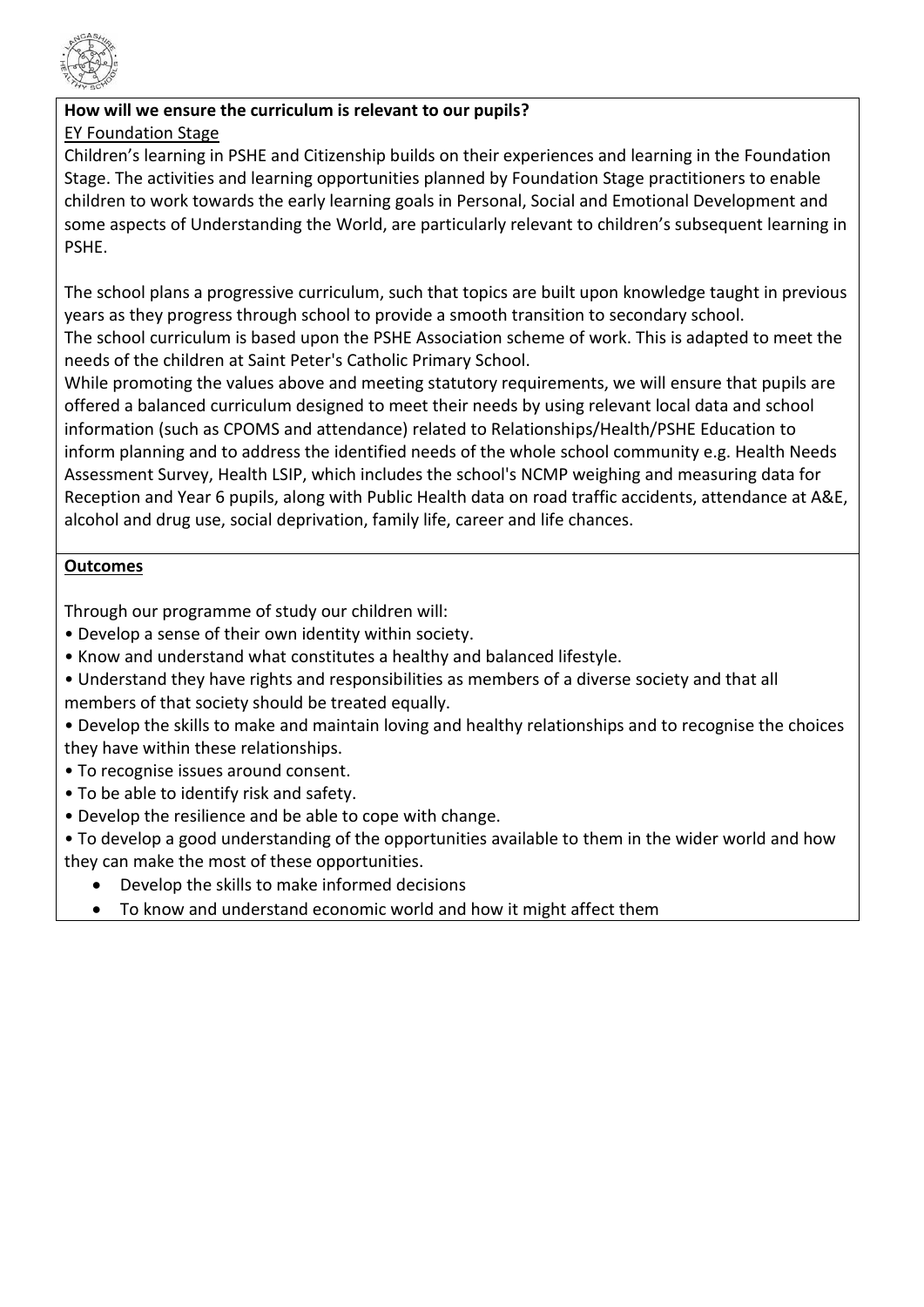

### **Creating a safe and supportive learning environment**

At St Peter's we create a safe and supportive learning environment by:

• Providing a safe and secure learning environment for PSHE that enables children to gain accurate knowledge, develop their own values and attitudes and learn the skills to grow into happy confident successful adults.

• Seeking to ensure all members of staff are role models for positive interpersonal relationships by treating everyone equally and with respect.

• Group agreements (ground rules) are negotiated with classes on an individual basis at the beginning of the academic year and are used to create and maintain a safe learning environment for staff and pupils throughout. They are regularly revisited to ensure a consistent approach.

• Using distancing techniques to remove the risk of sharing personal information such as role play, scenarios and moral dilemmas

We ensure that where pupils indicate that they may be vulnerable and at risk, they will get appropriate support through referral to our DSL as per our safeguarding policy, referral to learning mentors or to our family support worker.

We will answer pupils' questions honestly and accurately within an agreed developmental appropriate framework in school. Questions will arise due to their developmental stage and/or from the planned content of lessons. The asking of questions requires a consistent clearly understood way of responding respectfully.

This includes:

• KS2 classrooms have a 'Listening' box all the time as questions may be linked to any topic

• If a question is believed to be intended to embarrass or to push the boundary, the response needs to ensure pupils are not discouraged from asking questions. The response needs to thank the pupil for the question and to check there is a clear understanding of what exactly is being asked. This is to ensure safeguarding concerns are not missed but also that questions are not misinterpreted. E.g. a question about touch may not be inappropriate touch, it may be about the invasion of personal space

• If the teacher or visitor (link to Visitor Policy) is unsure whether or not to answer a question for whatever reason, the response is that it is not going to be answered now but the teacher "will get it answered for you as soon as possible". Ask the pupil to write it down and put it in the box. This may need to be supported by an adult with the pupil still placing it in the box.

• If a pupil asks a question, it needs to be addressed as soon as possible because they want to know the answer. If it is not provided in the safe learning environment of a classroom, there is a risk they will search for the answer using unreliable sources on the internet or other people

• Depending on the question, the member of staff delivering or with the visitor, needs to know who to refer the question to which is a school decision e.g. PSHE Lead, SLT/DSL, RE lead. The decision may be:  $\triangleright$  The question falls within the school's agreed framework of what will be answered in class and can be followed up in the next lesson

 $\triangleright$  Taking any safeguarding issues into consideration, the decision may be to contact home to share the question with parents and carers to ask if they would like to answer it, or school staff to answer it or to answer it together in partnership

 $\triangleright$  There needs to be a safeguarding response

A record will be kept of questions asked and how they were dealt with in case there is any recourse and to inform future curriculum planning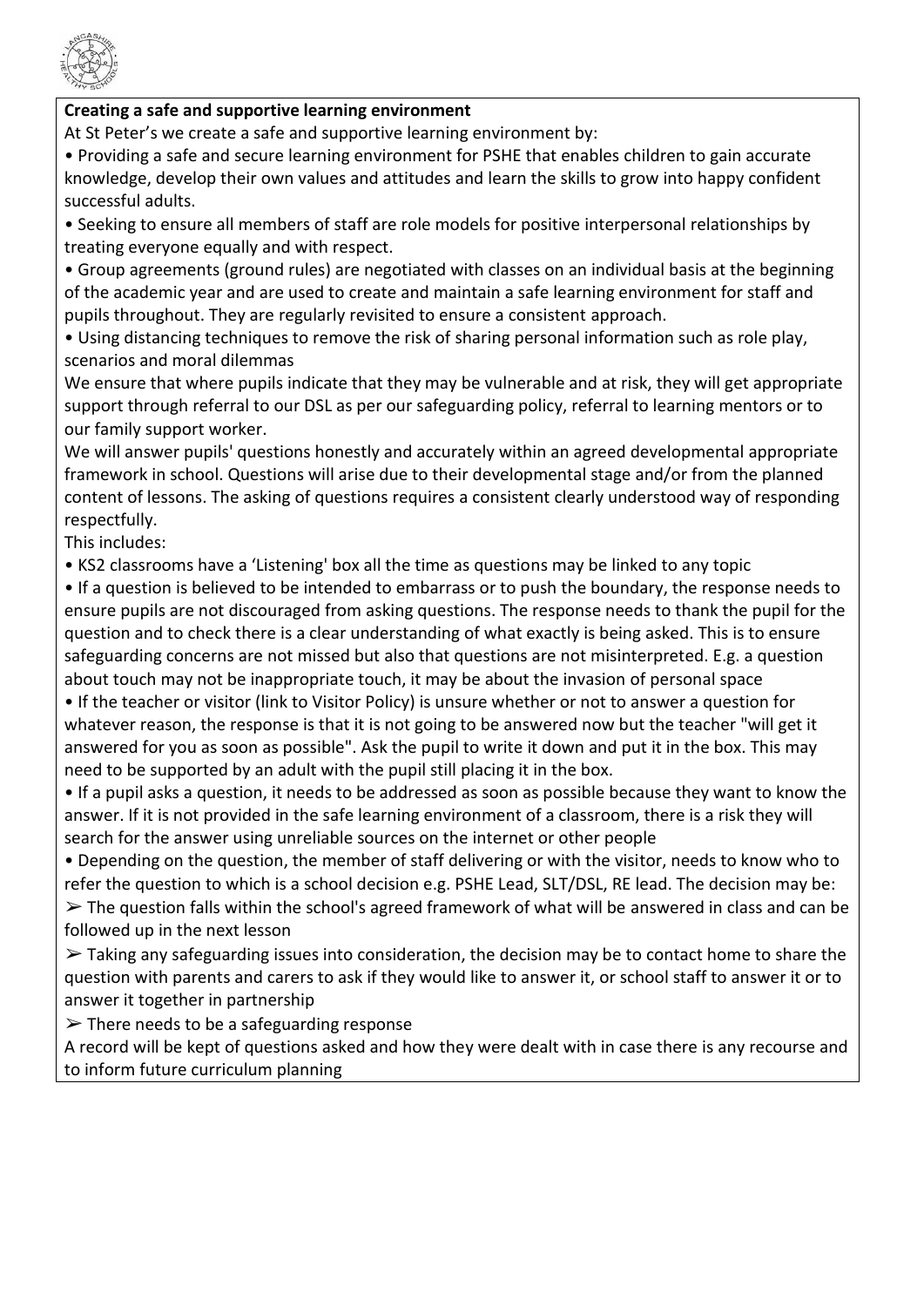

### **SEND, inclusion, equality and diversity**

We recognise the right for all pupils to have access to PSHE Education (HRE) learning which meets their needs. We do this by providing learning opportunities matched to the individual needs of children. Teachers understand that they may need to be more explicit and adapt their planning of work and teaching methods in order to appropriately deliver the programme to pupils with SEND or other needs. When teaching PSHE we take into account any targets set for the children in IEPs or IBPs.

Some children are identified and receive additional small group work on specific targets relating to social skills – this might be done during learning mentor session or within our nurture group. This gives the children the opportunity to build on their existing knowledge and then reflect, consolidate and apply their learning within the school community.

Teaching takes into account the ability, age, development and cultural backgrounds of our children and those with English as a second language to ensure that all can fully access the PSHE Education curriculum.

We promote social learning and expect our pupils to show a high regard for the needs of others by promoting random acts of kindness throughout the school and rewarding such behaviour. Alongside this, our behaviour policy sets out clear expectations of behaviour towards others and sanctions are in place where it is felt children are not showing respectful peer to peer communication.

We use PSHE Education as a vehicle to address diversity issues and to ensure equality for all by celebrating individuality and valuing difference. Through our PSHE curriculum, children at St Peter's are taught the core British Values:

- Tolerance of different cultures and religions
- Rule of Law
- Mutual Respect
- Democracy
- Individual Liberty

## **Equality and Accessibility**

The school understands its responsibilities in relation to the Equality Act 2010, specifically that it must not unlawfully discriminate against any pupil because of their:

- age
- sex or sexual orientation
- race
- disability
- religion or belief
- gender reassignment
- pregnancy or maternity
- marriage or civil partnership

The school is committed to making adjustments, wherever possible, to promote accessibility and inclusivity of the curriculum.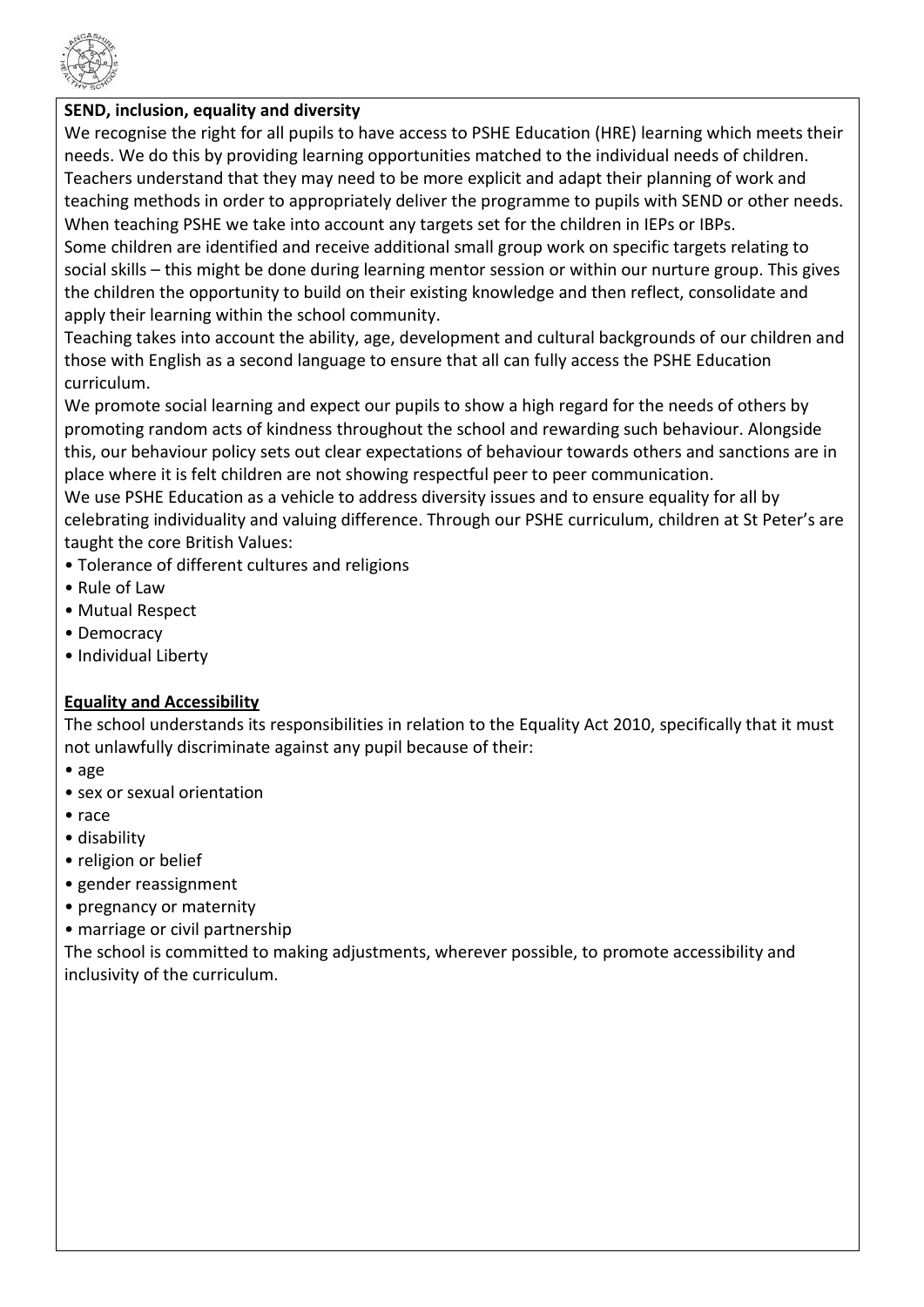

# **INTENT OF RELATIONSHIPS AND SEX EDUCATION**

# **Rationale**

We acknowledge that Personal, Social and Health Education (PSHE) and Citizenship, as well as Relationship and Sex Education (RSE), are all underpinned by a theology of relationship and are all encompassed in the title 'Relationships and Sex Education' (RSE). Our belief in the unique dignity of the human person as made in the image and likeness of God underpins the approach to all education in our school. Our approach to relationship and sex education therefore is rooted in the Catholic Church's teaching of the human person and is presented positively and prudently. Stemming from this vision of what it means to be human, we seek to educate the whole child: spiritually, intellectually, morally, emotionally, psychologically, and physically towards our understanding of Christian maturity. Following guidance from our own Archbishop and Diocese, the Conference of Bishops of England and Wales and as advocated by the DFE, all relationship and sex education in our school will be firmly embedded in the PSHE framework as it is concerned primarily with nurturing the human wholeness of our pupils. All relationship and sex education will be in accordance with the Church's moral teaching. It will emphasise the central importance of marriage and the family whilst acknowledging that all pupils have a fundamental right to have their life respected whatever household they come from and support will be provided to help pupils deal with different sets of values

**Aims and objectives of our Relationships Education curriculum**

• To encourage pupils' growth in self-respect, acknowledging we are all created in the image and likeness of God.

- To help pupils develop an understanding that love is the central basis of relationships.
- To help pupils to understand the nature of relationships and to encourage them to reflect on their own relationships and respect differences between people.
- To develop pupils' confidence in talking, listening and thinking about feelings and relationships.
- To help pupils acquire the skills necessary to develop and sustain relationships.
- To offer sex education in the wider context of relationships.
- To ensure that pupils protect themselves and ask for help and support when needed.
- • To help pupils develop a healthier, safer lifestyle.
- To prepare pupils to play an active role as citizens and to understand the Catholic vision of what it means to be citizens of the Kingdom/reign of God.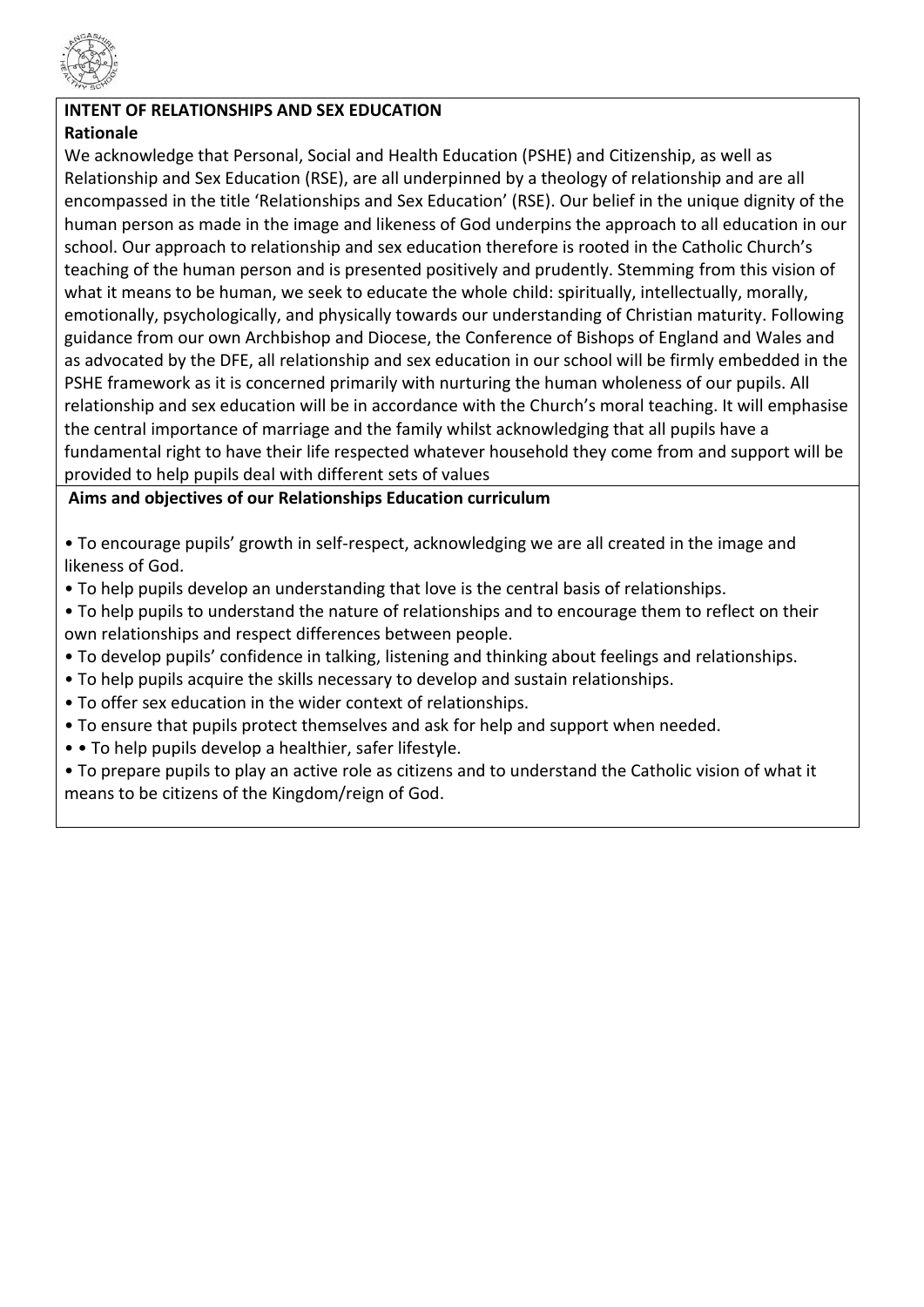

## **IMPLEMENTATION OF RELATIONSHIPS AND SEX EDUCATION**

RSE is taught through our lifestyle in school and through the subjects of Religious Education, Science and by way of a cross-curricular, integrated approach.

Significant aspects of sex and relationship education remain part of the National Curriculum for Science. These will be taught to all pupils. (Parents are unable to withdraw pupils from such lessons.)

Key Stage 1 (5-7)

- That humans move, feed, grow, use their senses and reproduce;
- To name the main external parts of the body;
- that humans grow from babies into children and then into adults and that adults can produce babies;
- To recognise similarities and differences between themselves and other pupils.

Key stage 2 (7-11)

- That life process is common to humans and all animals include nutrition, growth and reproduction;
- The main stages of the human cycle.

We acknowledge that every area of school life can potentially contribute to RSE as the school, of its very nature operates through positive human relationships. We recognise value and greatly appreciate the contribution made by all members of staff in deepening the quality of our Christian community.

Teachers will use their professional judgement when addressing issues in RSE. Careful consideration will be given to the wide and varied experience and backgrounds of the pupils in their care.

While we operate a whole school approach to Relationship and Sex education through our RSE Programme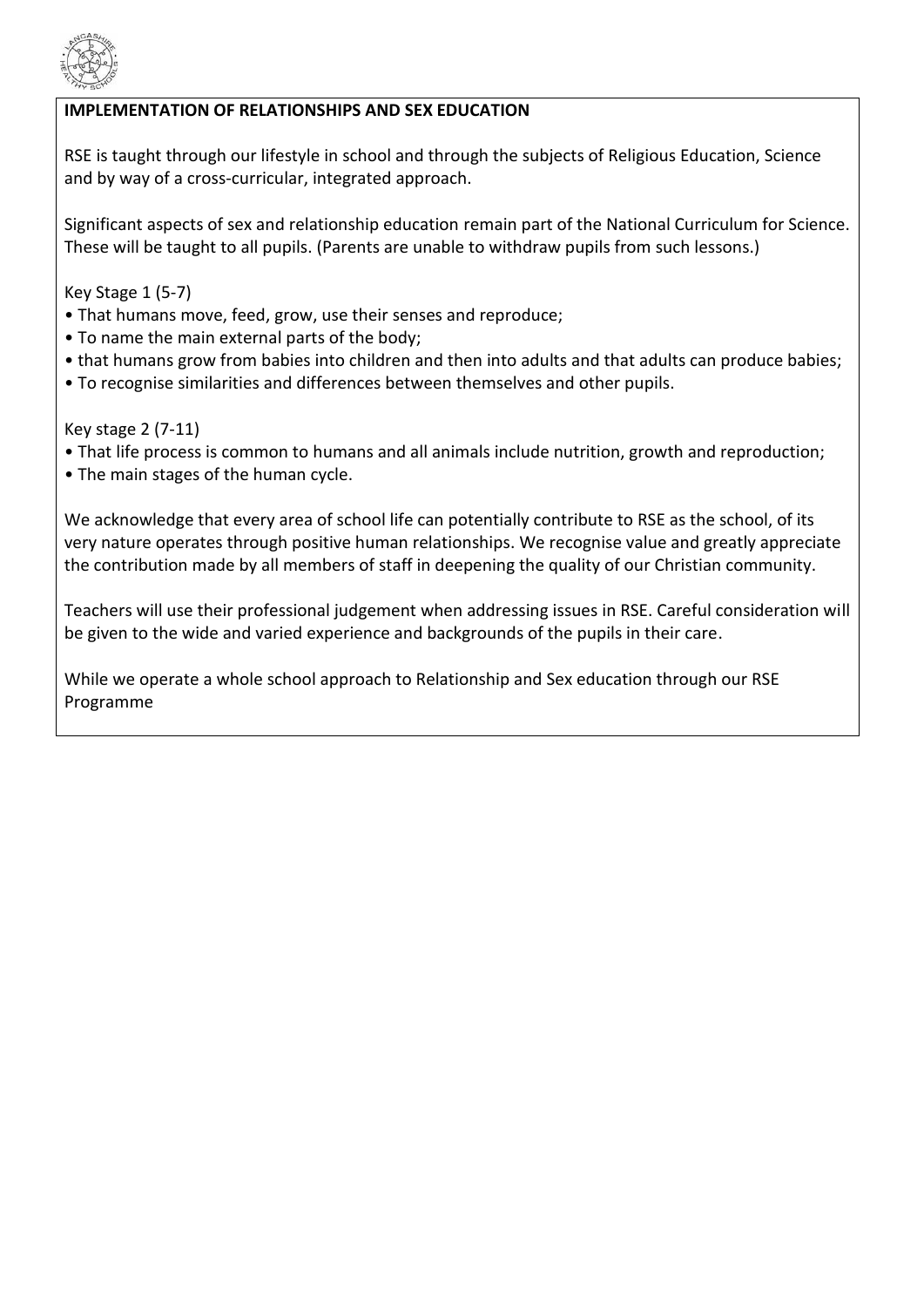

#### **Resources**

We acknowledge that parents and carers are the key persons for children learning about relationships and sex; the foremost educators.

Our role and our programme simply complement their role in nurturing their children's human wholeness. However, the role of parents and our day to day interactions in school are currently supported by resource 'This is my Body' which used to deliver the teaching as advised by Lancaster Diocese Education Department.

# **The role of Parents**

The Church has always recognised that it is the privilege and the responsibility of parents to educate and inform their children in all matters pertaining to personal growth and development particularly in the sensitive area of their moral education and sexual development. The Church also recognises that many parents require help and support in this task from both schools and parishes.

The Governing body fully subscribes to the views expressed by the Bishops' Conference and will always ensure that:

• Parents are supported in their task.

• Parents are consulted and kept informed of the RSE Programme; its contents, evaluation and review and any subsequent developments*.*

## **Right of Withdrawal**

Parents do not have the right to withdraw their children from relationships education.

However, parents have the right withdraw their child from the non-statutory/non-science components of sex education within RSE

Request for withdrawal should be put in writing to the Headteacher. The Headteacher will discuss the request with parents and take appropriate action.

## **IMPLEMENTATION OF PSHE (HRSE) EDUCATION**

#### **Timetabling PSHE Education**

PSHE is timetabled each week for approximately  $30 - 60$  minutes. Where possible the class teacher, as the person with the most positive relationship with the children in their class, should be the one to deliver the content

Our PSHE Education (HRE) provision is further enriched by theme weeks, e.g. careers week, health week, anti-bullying week, children's mental health week etc.

## **Who will be responsible for the curriculum?**

The PSHE Education curriculum is led by Mrs Cath Kelly The PSHE governor is Mrs J Cowser

The school supports staff delivering PSHE Education to access appropriate CPD through:

- the system of appraisal
- subject monitoring and identification of need
- staff CPD questionnaire

## **Visitors in the classroom**

We use external contributors if we feel they can offer expert advice or knowledge. For example:

• First Aid training, Bikeability, Debt Aware training, Community police project, Neighbourhood project, Fire fighter visits, visits by NSPCC, etc.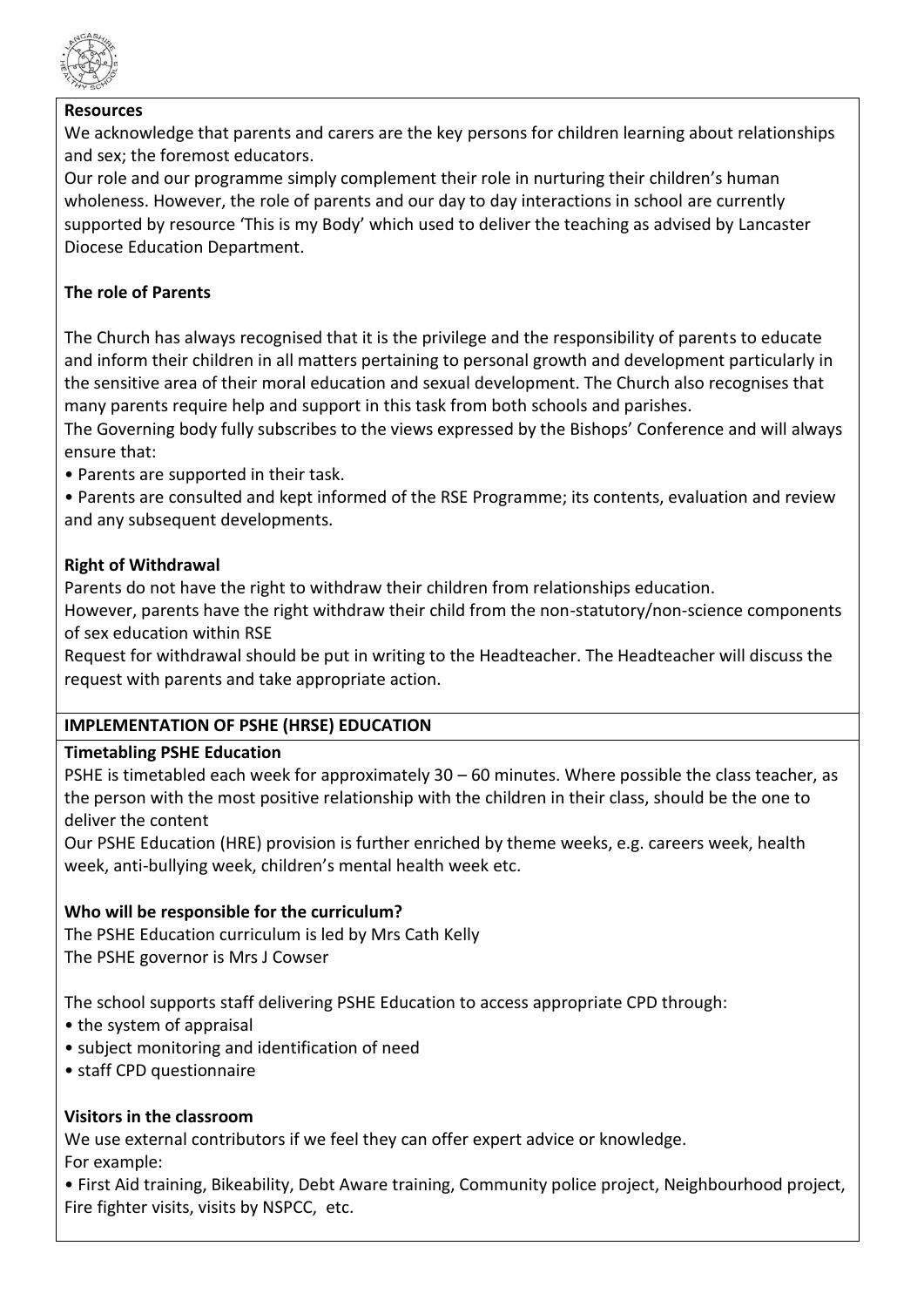

# **KEY PRINCIPLES AND TEACHING METHODOLOGY**

We use a range of teaching and learning styles. We place an emphasis on active learning by including the children in discussions, investigations and problem solving activities. We encourage the children to take part in a range of practical activities that promote active citizenship, e.g. charity fundraising, and taking responsibility for school special events such as Collective Worship, or involvement in an activity to help other individuals or groups less fortunate than themselves. We organise classes in such a way that pupils are able to participate in discussion to resolve conflicts or set agreed classroom rules of behaviour. We offer children the opportunity to hear visiting speakers, such as police, representatives from the local church, whom we invite into school to talk about their role in creating a positive and supportive local community.

We teach PSHE in a variety of ways using a question based model. This is based on the PSHE association programme builders. This allows flexibility for teachers to make links between subjects. The PHSE association covers all aspects of the statutory curriculum and gives opportunity to adapt the curriculum to meet the needs of our unique school community. Staff have access to the PSHE Association materials online and RSE is taught in school using, 'This is my Body', as recommended by Lancaster diocese.

#### **Curriculum Links**

The school seeks opportunities to draw links between PSHE other curriculum subjects wherever possible to enhance pupils' learning.

PSHE will be linked to the following subjects in particular:

• RE – pupils learn about the dignity of the Human person, Family & Community, Solidarity & the Common Good, Rights & Responsibilities, Option for the Poor & Vulnerable, The Dignity of Work, Stewardship

• Science - pupils learn about the main external parts of the body and changes to the body as it grows from old age, including puberty.

• Computing - pupils learn about online safety, including how to use technology safely, responsibly, respectfully and securely, how to keep personal information private and how to access help and support.

• PE - Pupils explore various physical activities, are physically active for sustained periods of time, engage in competitive sport and understand how exercise can lead to healthier lifestyles.

• British Values - Pupils learn about respect and difference values and characteristics of individuals and about the requirements of the law, their responsibilities and the possible consequences of their actions.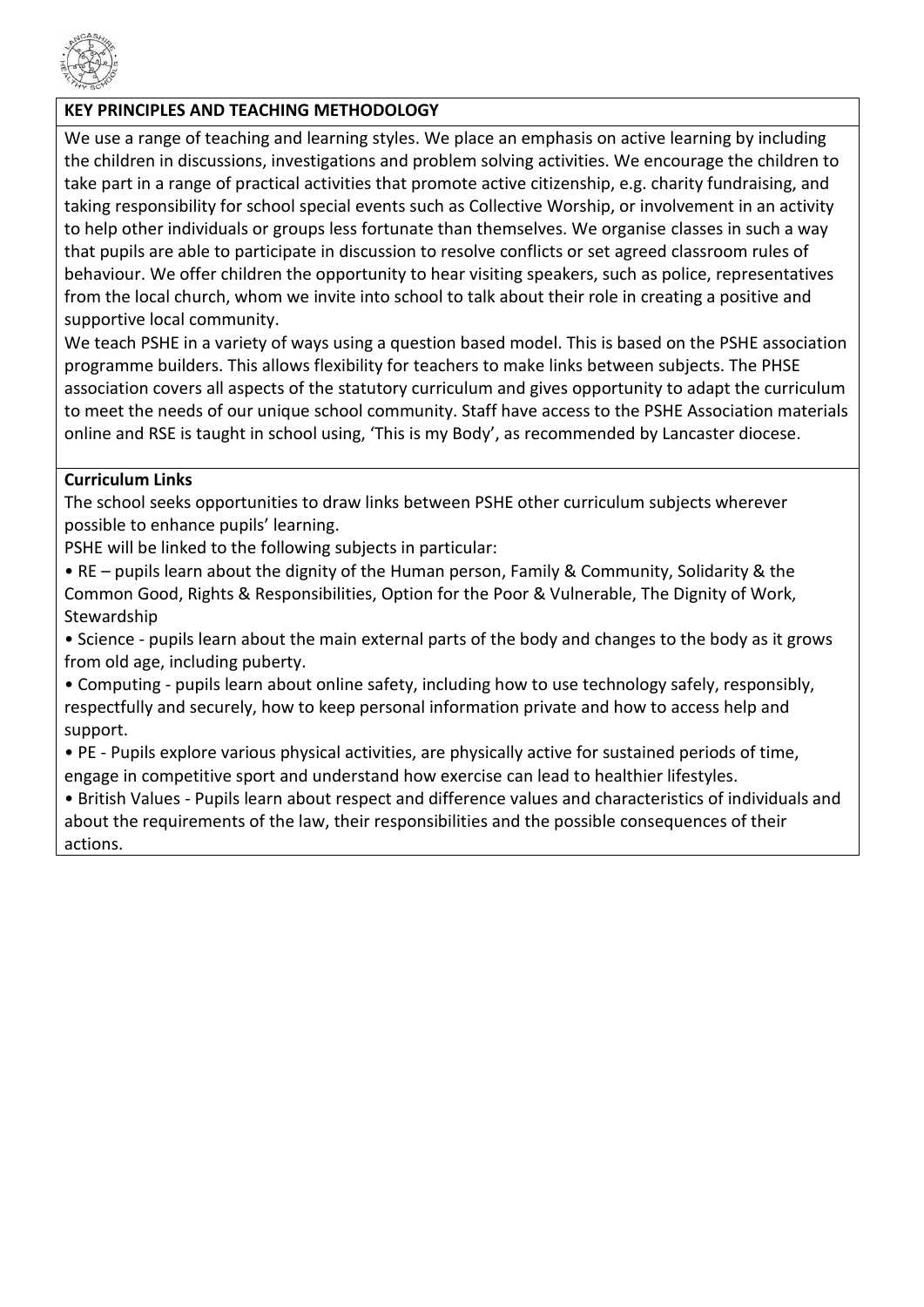

# **IMPACT OF PSHE EDUCATION**

## **Assessment**

The model of assessment that is most meaningful in PSHE education is ipsative assessment. Ipsative assessment compares where a pupil is at the end of a lesson or series of lessons against where they were before the lesson(s), in a similar way to an athlete measuring today's performance against their own previous performance. So the benchmark against which progress is measured is the pupil's own starting point, not the performance of others or the requirements of an exam syllabus.

A Model of assessment can be found in the PSHE association's guidance. <https://www.pshe-association.org.uk/system/files/Primary%20assessment%20guide.pdf>

This involves establishing a baseline at the beginning of a topic/theme and using AFL strategies during the theme and at the end of the theme to assess progress against starting points. Assessment informs the needs analysis as well as informing planning and showing progress. Children should take a central role in assessing their own progress.

On entering Reception class, a baseline assessment is administered which includes PSHE assessment. Throughout the year, Development Matters is used to provide ongoing assessments and Early Learning Goals is used at the end of the year.

#### **How will we involve and consult pupils?**

It is vital that the curriculum meets the needs of our school community.

During a PSHE sessions in the summer term, children's thoughts and ideas will be gathered as to what aspects of PSHE they have enjoyed and what is most important to them to learn in the future.

This will form part of the planning for the following year's curriculum.

In addition to this, class teacher information on particular needs of a cohort of children will be used to help forward planning.

#### **Monitoring, reporting and evaluation**

The PSHE curriculum will be monitored through the following methods:

- Monitoring of medium term planning and children's work.
- Classroom walk-throughs
- Pupil interviews
- Visitor evaluations from staff/children

The outcomes of the above will be shared with the PSHE governor who will then report back to the governing body.

#### **How will parents and carers be involved?**

We are committed to working with parents and carers. We offer support through our family support worker who provides a link for some hard to reach/vulnerable families.

We communicate with parents and carers through our website and a weekly newsletter. Parents are also invited in to school to celebrate events.

We encourage discussion of topics at home by providing a clear outline of what is to be covered in the curriculum.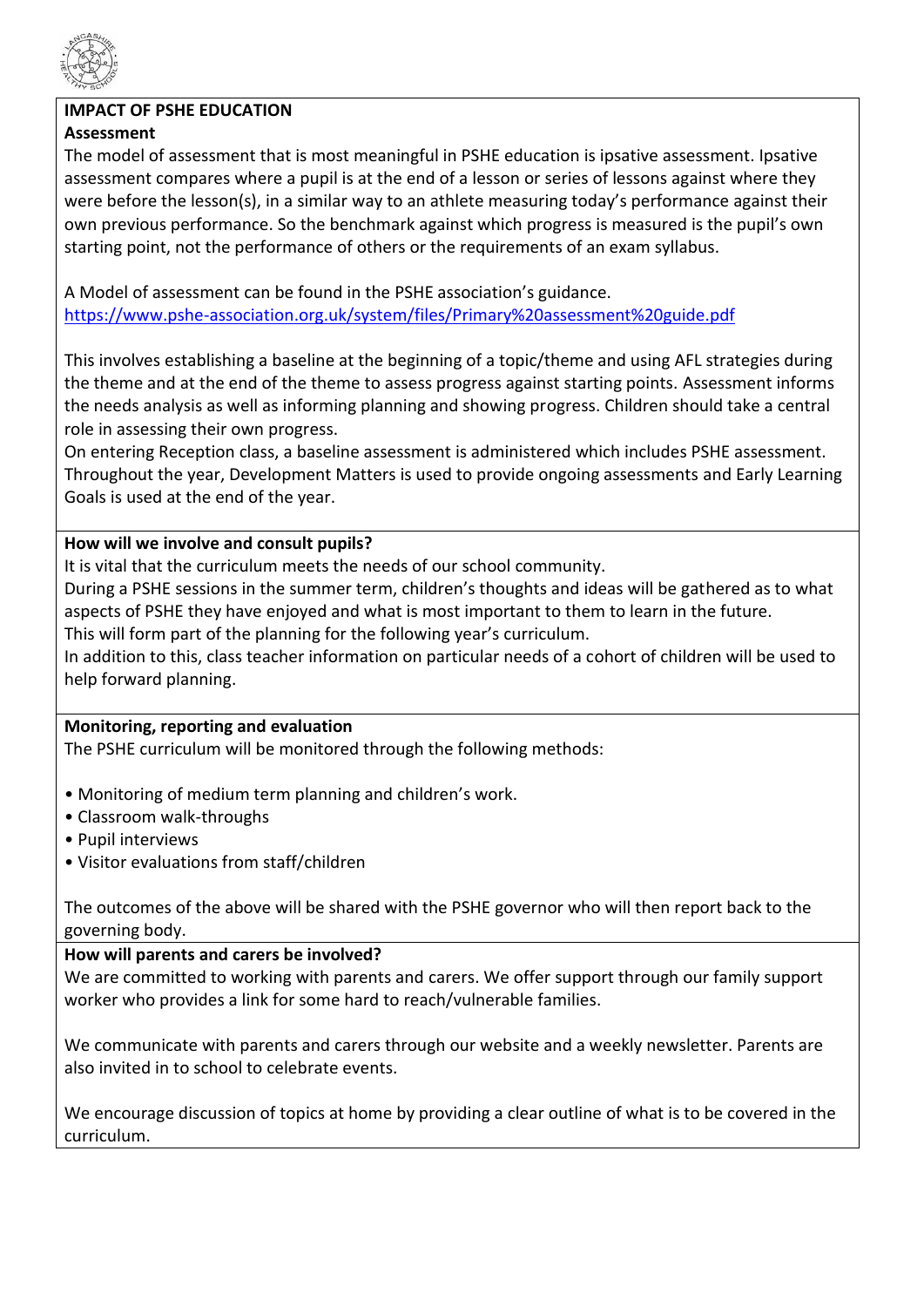

## **Other aspects of school life that contribute to PSHE Education (HRE) include:**

- Opportunities to take responsibilities include:
- School council
- Worry-warriors
- Lent fundraising
- Singing in the local community
- Celebrating harvest with our community of senior citizens
- Year 6 prefects
- PE Councillors
- Playground leaders
- Y6 residential trips (activity & HRSE)
- Celebration of achievements
- Opportunity to take part in performances
- Clubs/Teams
- Reading buddies
- Office duty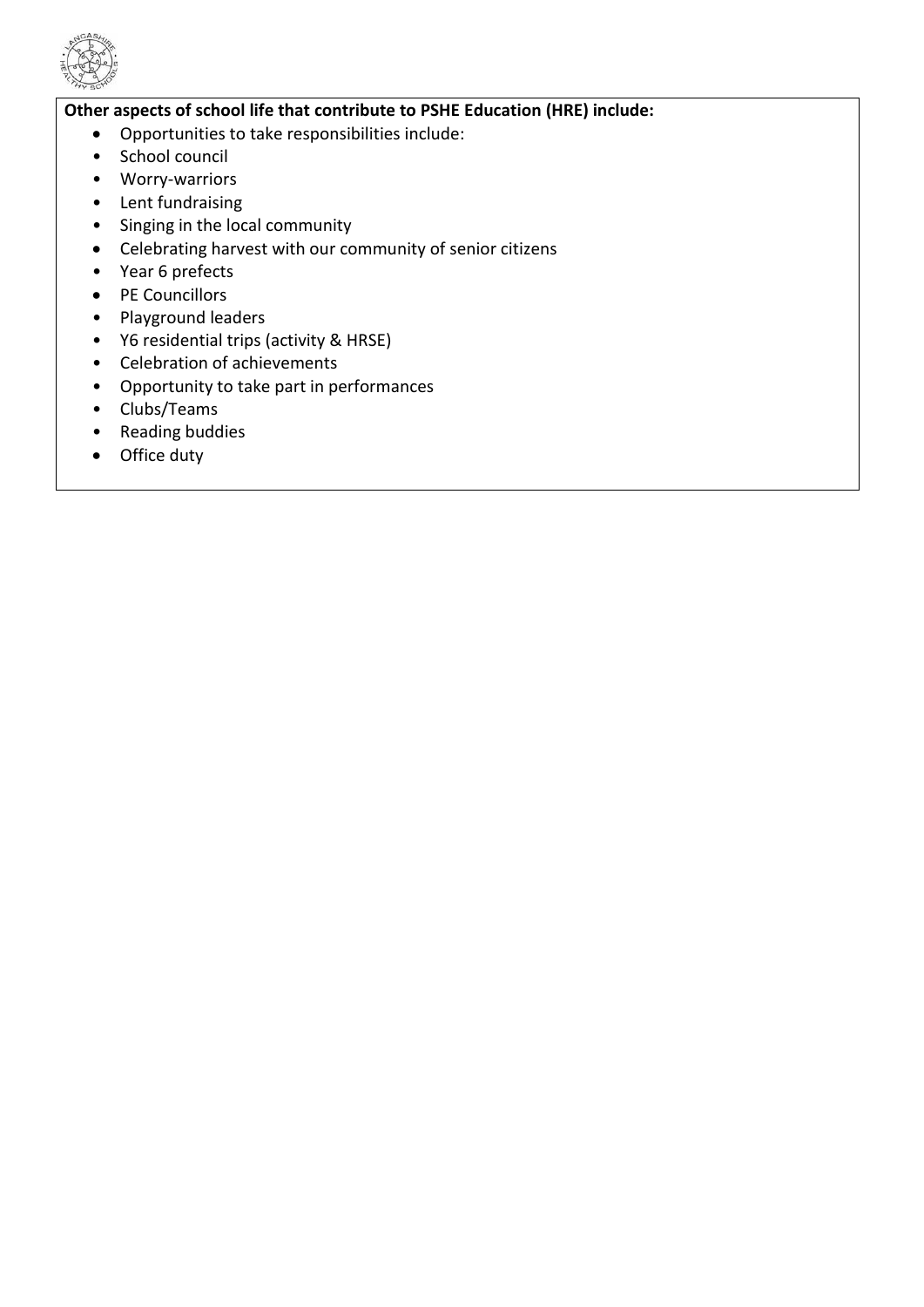

# **Responsibility for the implementation of this policy.**

## **The Governing Body is responsible for:**

- Ensuring the RSE programme follows Diocesan principles and reflects the Church's teaching.
- Ensuring all pupils make progress in achieving the expected educational outcomes.
- Ensuring the curriculum is well led, effectively managed and well planned.
- Evaluating the quality of provision through regular and effective self-evaluation.
- Ensuring teaching is delivered in ways that are accessible to all pupils with SEND and challenges the more able
- Providing clear information for parents on subject content and their right to request that their children are withdrawn from sex education
- Making sure the subjects are resourced, staffed and timetabled in a way that ensure the school can fulfil its legal obligations.

# **The Headteacher is responsible for:**

- The overall implementation of this policy.
- Ensuring staff are suitably trained to deliver the subjects.
- Ensuring that parents are fully informed of this policy.
- Reviewing requests from parents to withdraw their children from sex education
- Discussing requests for withdrawal from parents.
- Reporting to the governing body on the effectiveness of this policy.
- Reviewing the policy on an annual basis.

# **The PSHE subject leader is responsible for:**

- Overseeing the delivery of the subjects.
- Ensuring the subjects are age-appropriate and high-quality.
- Ensuring teachers are provided with adequate resources to support teaching of the subjects.
- Ensuring the school meets its statutory requirements in relation to relationships and health curriculum along with our sex education.
- Ensuring PSHE is accessible for all pupils.
- Working with other subject leaders to ensure the PSHE curriculum complements, but does not duplicate, the content covered in the National Curriculum.
- Monitoring and evaluating the effectiveness of the subjects and providing reports to the Headteacher and Governing Body.

## **The appropriate teachers are responsible for**:

- Delivering a high-quality and age-appropriate relationships and health curriculum in line with statutory requirements along with our sex education
- Teaching in line with the Catholic Values of St Peter's.
- Using a variety of teaching methods and resources to provide an engaging curriculum that meets the needs of all pupils.
- Ensuring they do not express personal views or beliefs when delivering the programme.
- Modelling positive attitudes to PSHE curriculum
- Responding to any safeguarding concerns in line with the Child Protection and Safeguarding Policy.
- Acting in accordance with planning, monitoring and assessment of requirements for the subjects.
- Liaising with the SENCO to identify and respond to individual needs and pupils with SEND as well as challenge more able pupils

**Note: Staff do not have the right to opt out of the teaching of RSE. Staff who have concerns about teaching RSE are encouraged to discuss this with the Headteacher.**